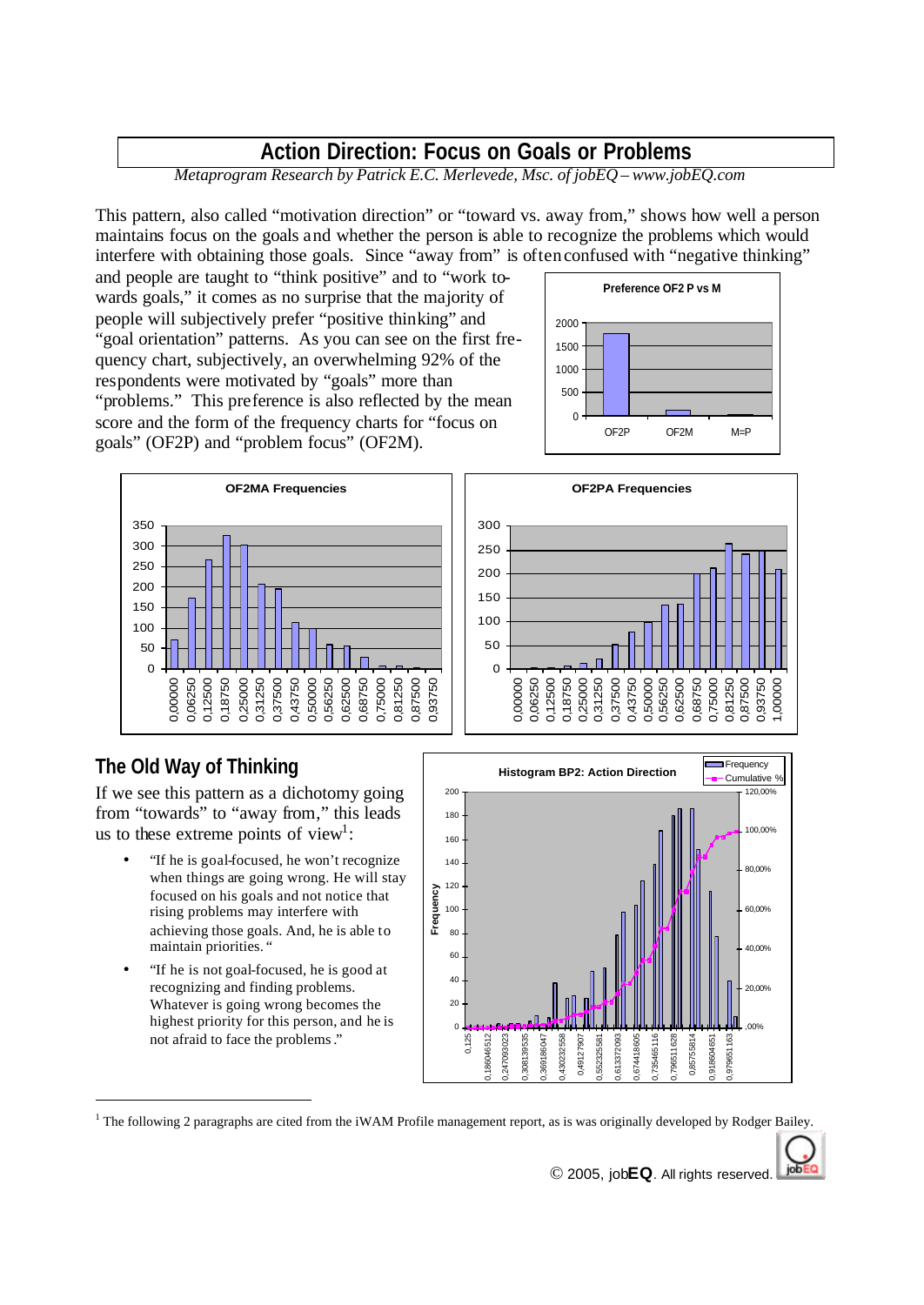

From this kind of thinking, we can represent Action Direction as (OF2P + (1-OF2M))/2. This gives us the following frequency chart:

## **The New Way of Thinking**

The reality, however, is that goal orientation and problem focus aren't direct opposites, but that the data is scattered in a larger field. In statistical terms: the correlation between OF2P and OF2M is –34%. This is shown by the following 2 graphs. The Scatter diagram offers a 2D view. On that graph, if goal orientation and problem focus would have been direct opposites, all dots would have fallen around the trend line (a correlation of 100%). The 3D graph on the following page shows the frequencies for each of the points of the area. The form of the peaks indicates the trend line. You can see there is a smaller, second peak in the area where  $M > 0.55$  and  $P < 0.5$ .



© 2005, job**EQ**. All rights reserved.